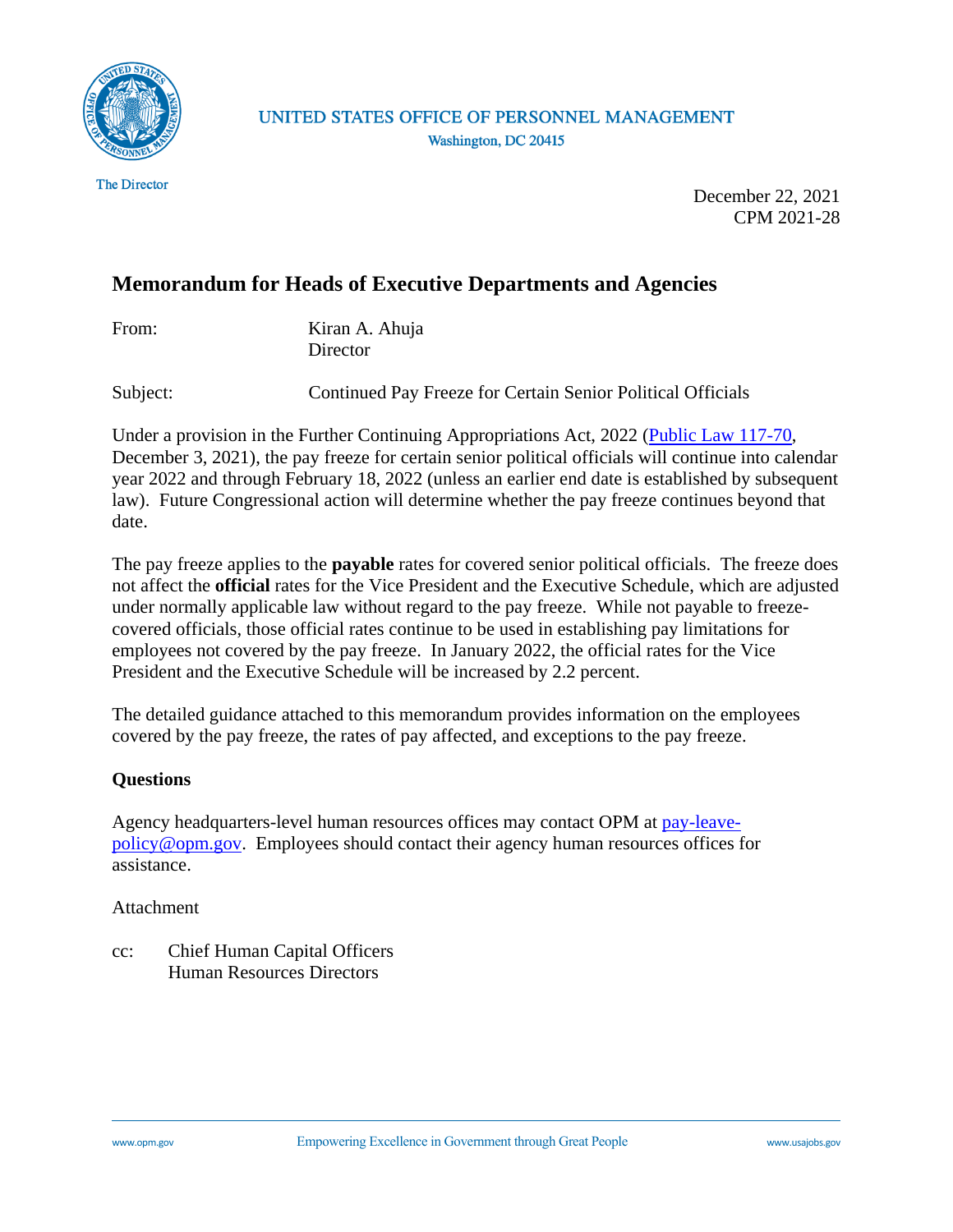### **Guidance on Application of Pay Freeze for Certain Senior Political Officials**

### **A. Authority**

The pay freeze authority was originally found in section 741 of division E of the Consolidated Appropriations Act, 2014 [\(Public Law 113-76,](https://www.congress.gov/113/plaws/publ76/PLAW-113publ76.pdf) January 17, 2014). Subsequent legislation, including Continuing Resolutions, extended the pay freeze through calendar year 2018. Section 749 of division D of the Consolidated Appropriations Act, 2019 [\(Public Law 116-6,](https://www.congress.gov/116/plaws/publ6/PLAW-116publ6.pdf) February 15, 2019) applied a modified pay freeze to calendar year 2019. Subsequent legislation continued the pay freeze in calendar years 2020 and 2021.

Section 160 of the Continuing Appropriations Act, 2022 (division A of [Public Law 117-43,](https://www.congress.gov/117/plaws/publ43/PLAW-117publ43.pdf)  September 30, 2021), as added by section 101 of the Further Continuing Appropriations Act, 2022 [\(Public Law 117-70,](https://www.congress.gov/117/plaws/publ70/PLAW-117publ70.pdf) December 3, 2021), provides that the provisions of section 748 of the Consolidated Appropriations Act, 2021 [\(Public Law 116–260,](https://www.congress.gov/116/plaws/publ260/PLAW-116publ260.pdf) December 27, 2020), "shall be applied" after substituting language to make the provisions applicable to calendar year 2022 beginning on the first day of the first applicable pay period beginning on or after January 1, 2022, and ending on February 18, 2022, which is the end of "the period covered by this Act" the end date of the continuing resolution. Section 106(3) of division A of the Continuing Appropriations Act, 2022, as amended by section 101 of the Further Continuing Appropriations Act, 2022, provides continuing appropriations to Federal agencies through February 18, 2022, unless an earlier end date is established by subsequent legislation. This language means that the freeze on the payable pay rates for certain senior political appointees continues into calendar year 2022—until February 18, 2022. Future Congressional action will determine whether the pay freeze continues beyond that date.

Hereafter, all references to "section 748" in this attachment refer to the modified section 748 of division E of the Consolidated Appropriations Act, 2021, incorporating the substituted language required by the above-referenced section 160 of the Continuing Appropriations Act, 2022.

In this guidance, we will presume that all freeze-covered employees (other than the Vice President) are on the standard biweekly pay period cycle—e.g., that January 2, 2022, is the first day of the first pay period commencing in January 2022.

#### **B. Covered Senior Political Appointees**

The section 748 pay freeze covers the following senior political appointees (except as otherwise provided in section C below):

- 1. An employee serving in an Executive Schedule (EX) position, or in a position for which the rate of pay is fixed by statute at an EX rate, and who holds a position under a political appointment;
- 2. A chief of mission or ambassador at large;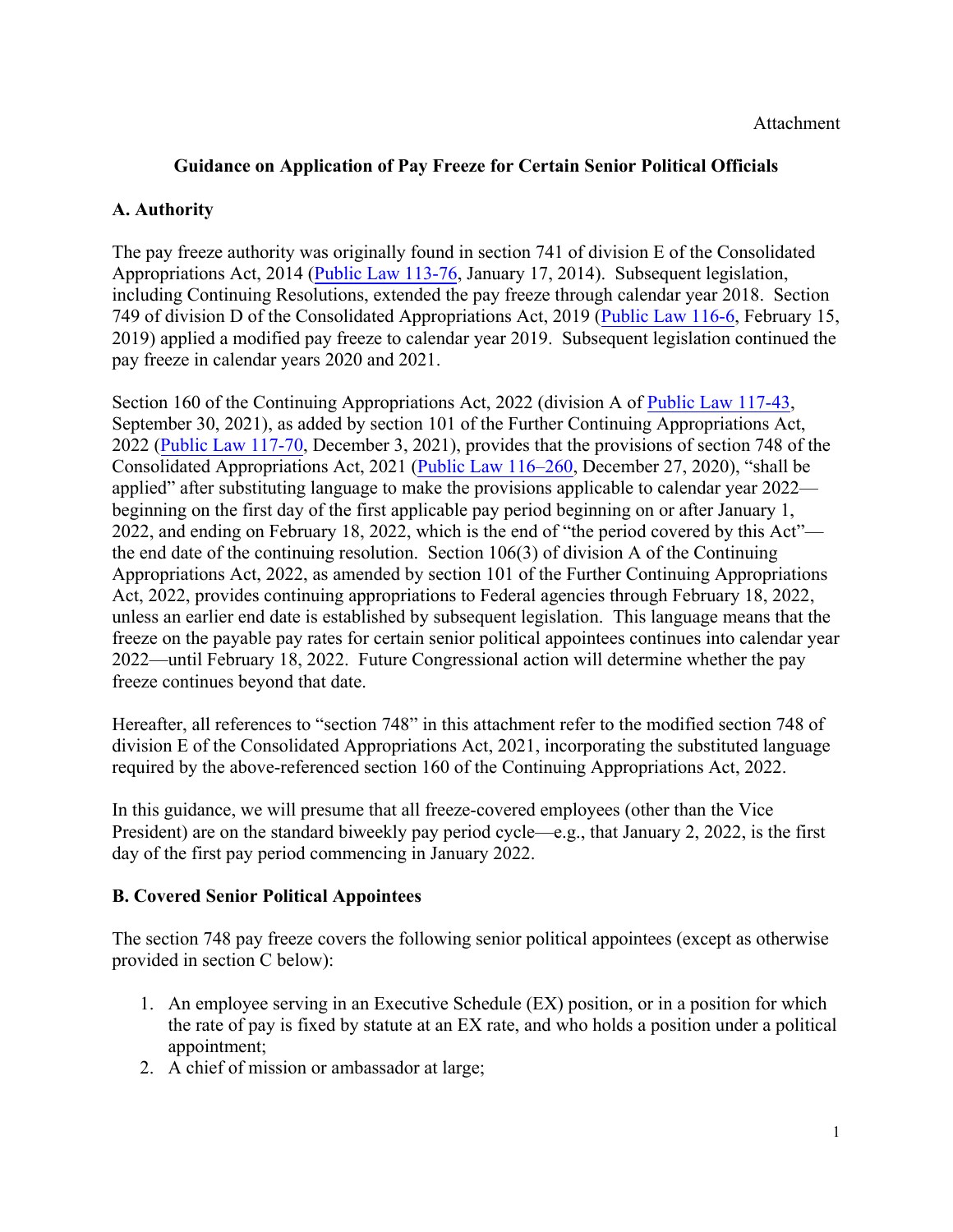- 3. A noncareer appointee in the Senior Executive Service (SES) paid at or above the official rate for EX-IV (\$176,300 in 2022);
- 4. A limited term appointee or limited emergency appointee in the SES serving under a political appointment and paid at or above the official rate for EX-IV; and
- 5. Any other type of employee paid at or above the official rate for EX-IV who serves under a political appointment.

A covered individual is considered to be holding a "covered position."

### **C. Noncovered Individuals**

The section 748 pay freeze does not apply to—

- General Schedule employees, including Schedule C employees within that system;
- Foreign Service employees;
- Employees in another pay system (excluding those covered under paragraphs 1 through 4 of section B) whose position would be classified at or below GS-15 if the position were covered by the General Schedule, whose appointment is made under [5 U.S.C. 3161](https://uscode.house.gov/view.xhtml?req=(title:5%20section:3161%20edition:prelim)%20OR%20(granuleid:USC-prelim-title5-section3161)&f=treesort&edition=prelim&num=0&jumpTo=true) (dealing with temporary organizations), or whose appointment is not considered to be political;
- Noncareer SES appointees and other political appointees (excluding those covered under paragraphs 1 and 2 of section B) who are paid below the official rate for EX-IV;
- SES career appointees who elect to retain SES basic pay under [5 U.S.C. 3392\(c\)](https://uscode.house.gov/view.xhtml?req=(title:5%20section:3392%20edition:prelim)%20OR%20(granuleid:USC-prelim-title5-section3392)&f=treesort&edition=prelim&num=0&jumpTo=true) and 5 [CFR 317.801](https://www.ecfr.gov/cgi-bin/text-idx?SID=39790d84ebf8b97e1e0d3401f56fc8f3&mc=true&node=pt5.1.317&rgn=div5#se5.1.317_1801) (for such time as that election is in effect); and
- Senior Foreign Service (SFS) members who receive a Presidential appointment to any position in the executive branch and who make an election to retain SFS salary under section 302(b) of the Foreign Service Act of 1980 [\(Public Law 96-465\)](https://uscode.house.gov/statutes/pl/96/465.pdf) (for such time as that election is in effect).

#### **D. Political Appointees**

In determining whether a limited term or limited emergency SES appointment may be a political appointment, an employing agency should consider whether the position is political in character (e.g., established for an individual pending a Presidential appointment subject to Senate confirmation (PAS), for political transition purposes, or for other political purposes of the agency or Administration). All SES limited appointments cleared through the Office of Presidential Personnel are considered political appointments.

Certain agencies may have special political appointment authorities. In determining whether an appointment is political, an employing agency should consider the same factors described in the preceding paragraph. A Presidential appointee is considered a political appointee unless the position is filled by a career appointment.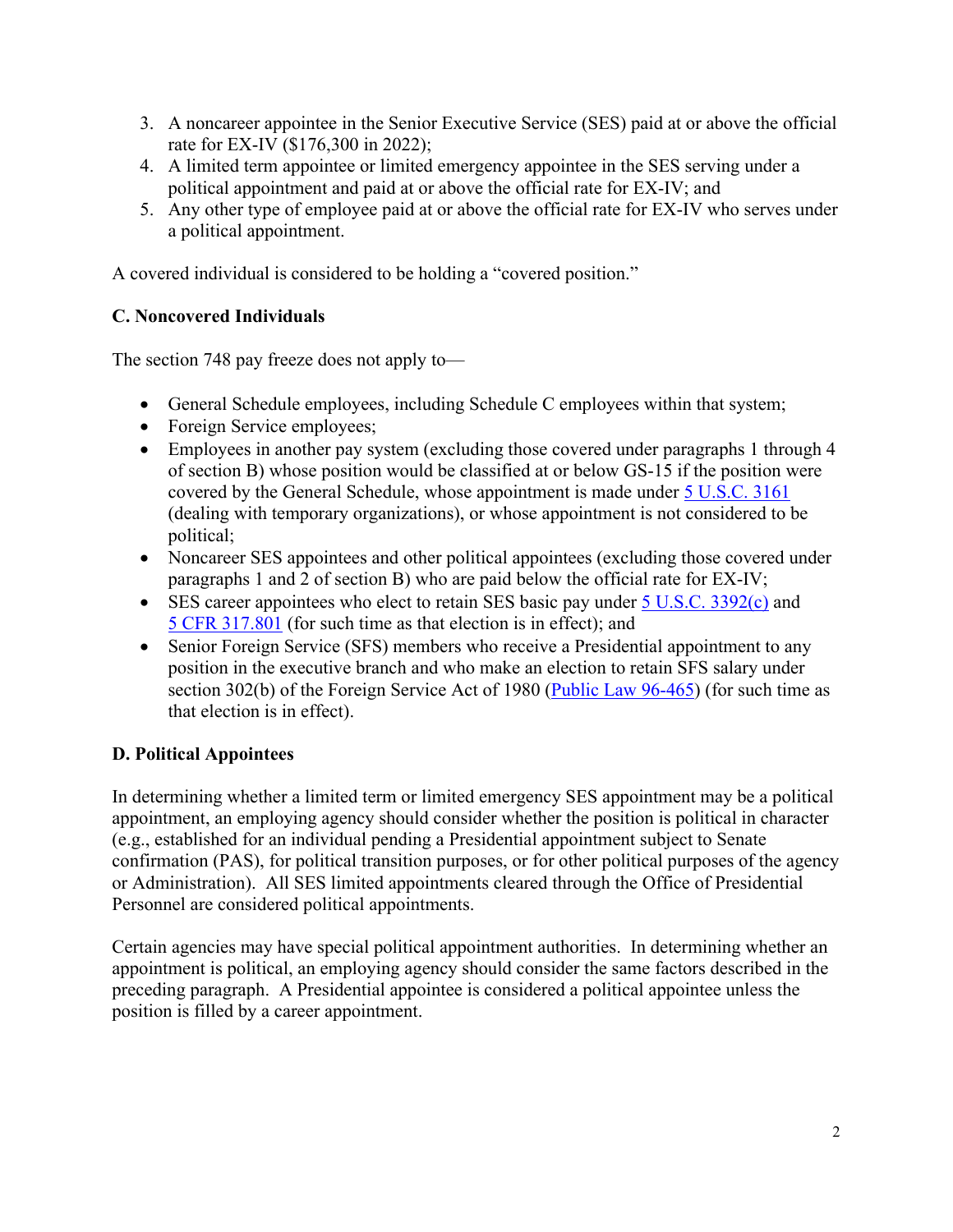#### **E. Pay Affected**

Section 748 applies to rates of pay—i.e., rates of basic pay including, if applicable, any locality payment under [5 U.S.C. 5304](https://uscode.house.gov/view.xhtml?req=(title:5%20section:5304%20edition:prelim)%20OR%20(granuleid:USC-prelim-title5-section5304)&f=treesort&edition=prelim&num=0&jumpTo=true) or any similar supplement under other authority. Section 748 does not address other types of payments in addition to the rate of basic pay.

Note: The August 3, 2010, OPM memorandum (CPM 2010-14) implementing a Presidential directive to freeze discretionary awards, bonuses, and similar payments for political appointees continues in effect until further notice. Agencies should continue to apply this freeze in accordance with OPM's guidance at [https://www.chcoc.gov/content/guidance](https://www.chcoc.gov/content/guidance-freeze-discretionary-awards-bonuses-and-similar-payments-federal-employees-serving)[freeze-discretionary-awards-bonuses-and-similar-payments-federal-employees-serving.](https://www.chcoc.gov/content/guidance-freeze-discretionary-awards-bonuses-and-similar-payments-federal-employees-serving)

#### **F. Application of the Pay Freeze in 2022**

- 1. Section 748 continues the pay freeze during calendar year 2022. During 2022, a freezecovered employee may not receive a pay rate increase, except as provided in section 748.
- 2. The Vice President's payable rate of pay during calendar year 2022 continues to be \$235,100.
- 3. The payable rates for freeze-covered Executive Schedule individuals (or an employee paid at an EX rate under law) during calendar year 2022 are shown in the table below. These are the same rates that applied in calendar year 2021, which were derived by increasing the 2013 EX rates by 1.9 percent and rounding to the nearest \$100.

| <b>Executive Schedule</b><br>(EX) Level | Payable Frozen Annual<br>Rates in 2022 |
|-----------------------------------------|----------------------------------------|
| EX-I                                    | \$203,500                              |
| EX-II                                   | \$183,100                              |
| EX-III                                  | \$168,400                              |
| EX-IV                                   | \$158,500                              |
| EX-V                                    | \$148,500                              |

- 4. For chiefs of mission and ambassadors at large who are paid at an EX rate, the payable EX rates shown in paragraph 3 above apply.
- 5. A freeze-covered SES member who is a political appointee paid at or above the official rate for EX-IV (\$176,300 in 2022) may not receive a pay rate increase during calendar year 2022, except as allowed under section 748 (see section H of this guidance). The maximum pay limitation for SES members is the rate for EX-II for SES members covered by a performance appraisal system certified under  $5$  U.S.C.  $5307(d)$  and the rate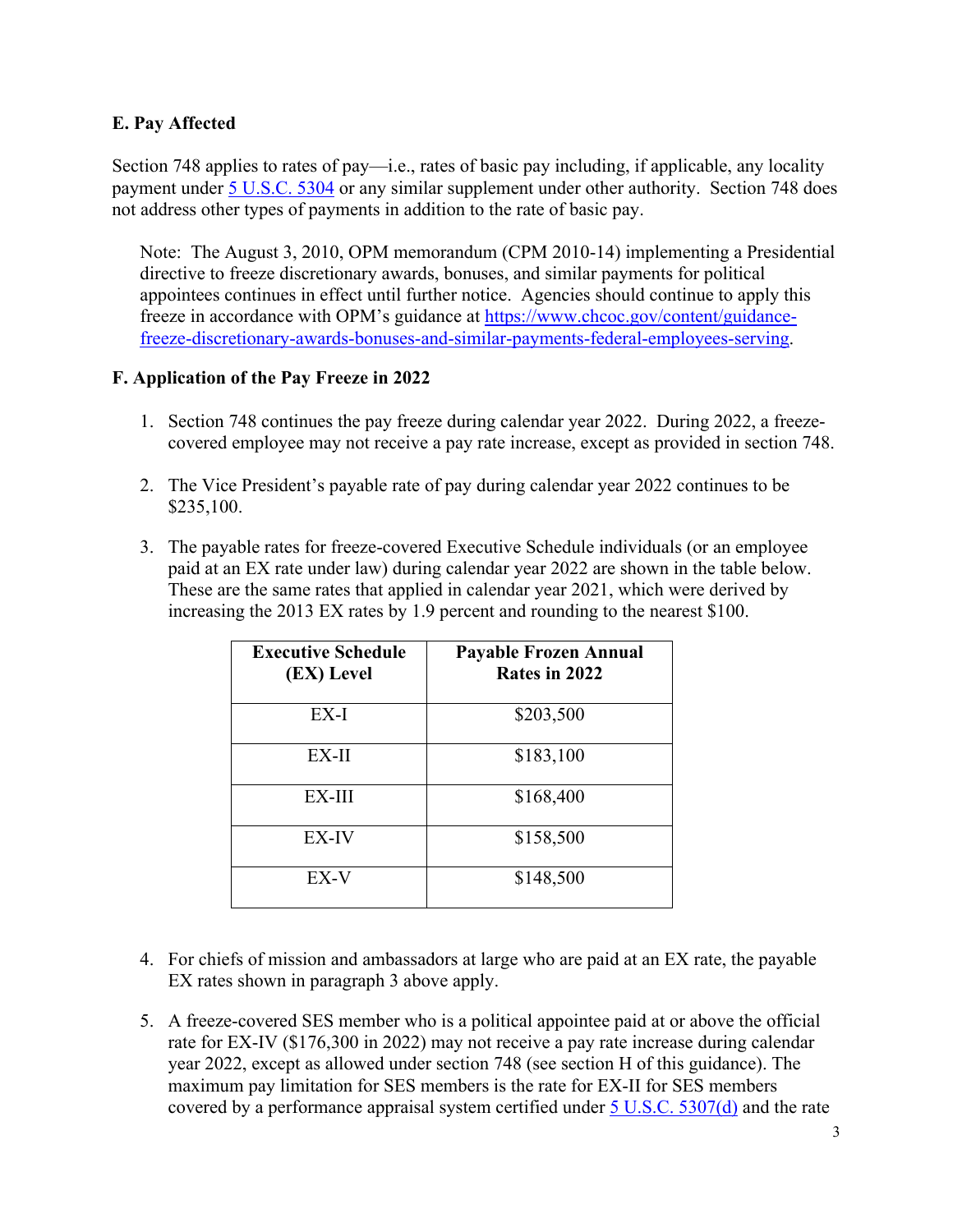for EX-III for other SES members. For freeze-covered SES members in 2022, the applicable EX-II limitation is \$183,100 and the applicable EX-III limitation is \$168,400. (See table in paragraph 3.) The pay rate for a freeze-covered SES member may not exceed the applicable frozen EX rate limitation.<sup>1</sup>

- 6. A freeze-covered senior-level (SL) employee who (1) is covered by [5 U.S.C. 5376](https://uscode.house.gov/view.xhtml?req=(title:5%20section:5376%20edition:prelim)%20OR%20(granuleid:USC-prelim-title5-section5376)&f=treesort&edition=prelim&num=0&jumpTo=true) and (2) is a political appointee paid at or above the official rate for EX-IV (\$176,300 in 2022) may not receive a pay rate increase during calendar year 2022, except as allowed under section 748 (see section H of this guidance). The maximum pay limitation for SL employees is linked to the rate for EX-II for SL employees covered by a certified performance appraisal system and the rate for EX-III for other SL employees. For freeze-covered SL employees, the applicable EX-II limitation is \$183,100 and the applicable EX-III limitation is \$168,400. (See table in paragraph 3.) The pay rate for a freeze-covered SL employee may not exceed the applicable frozen EX rate limitation.<sup>1</sup>
- 7. A freeze-covered political appointee under any other pay system who is paid at or above the official rate for EX-IV (\$176,300 in 2022) may not receive a pay rate increase during calendar year 2022, except as allowed under section 748 (see section H of this guidance). If the pay limitations for a category of employees are linked to EX rates, the frozen EX rates shown in the table in paragraph 3 would be used.<sup>2</sup>

#### **G. Pay Freeze Time Period**

- 1. The senior political appointee pay freeze originally took effect on the first day of the first pay period beginning after the January 17, 2014, date of enactment of [Public Law 113-](https://www.congress.gov/113/plaws/publ76/PLAW-113publ76.pdf) [76.](https://www.congress.gov/113/plaws/publ76/PLAW-113publ76.pdf) For employees on the standard biweekly pay period cycle, the effective date was January 26, 2014.
- 2. Section 748, which continues the pay freeze into calendar year 2022, took effect on the first day of the first pay period commencing on or after January 1, 2022—i.e., January 2, 2022, for employees on the standard biweekly pay period cycle.

<sup>&</sup>lt;sup>1</sup> In 2022, the official EX-IV rate of \$176,300 that is used to determine pay freeze coverage is greater than the frozen EX-III maximum pay rate of \$168,400 that normally applies to a freeze-covered SES or SL senior political official under an appraisal system that is not certified. The pay rate for such an SES or SL senior political official is set and adjusted under normal pay-setting rules (i.e., without regard to any frozen rate limitations) up to the official EX-IV rate of \$176,300, since the official is not covered by the pay freeze until that pay rate is reached. Once covered, the pay rate for such a senior political official may not exceed the official EX-IV rate of \$176,300—unless the employee's performance appraisal system becomes certified (at which point the frozen EX-II maximum pay rate of \$183,100 becomes applicable) and the official's pay is increased under the conditions that meet the requirements for a pay freeze exception (see section H of this guidance).

 $2 \text{ In } 2022$ , the official EX-IV rate of \$176,300 that is used to determine pay freeze coverage is greater than the frozen EX-III, IV, and V rates. The pay rate for a senior political official (other than an official with pay rates linked to the EX rates as described in F.3) is set and adjusted under normal pay-setting rules (i.e., without regard to any frozen rate limitations) up to the official EX-IV rate of \$176,300 since the official is not covered by the pay freeze until that pay rate is reached. Once covered, the pay rate for such a senior political official may not exceed the official EX-IV rate of \$176,300—unless the official is promoted within the applicable system under conditions that meet the requirements for a pay freeze exception (see section H of this guidance).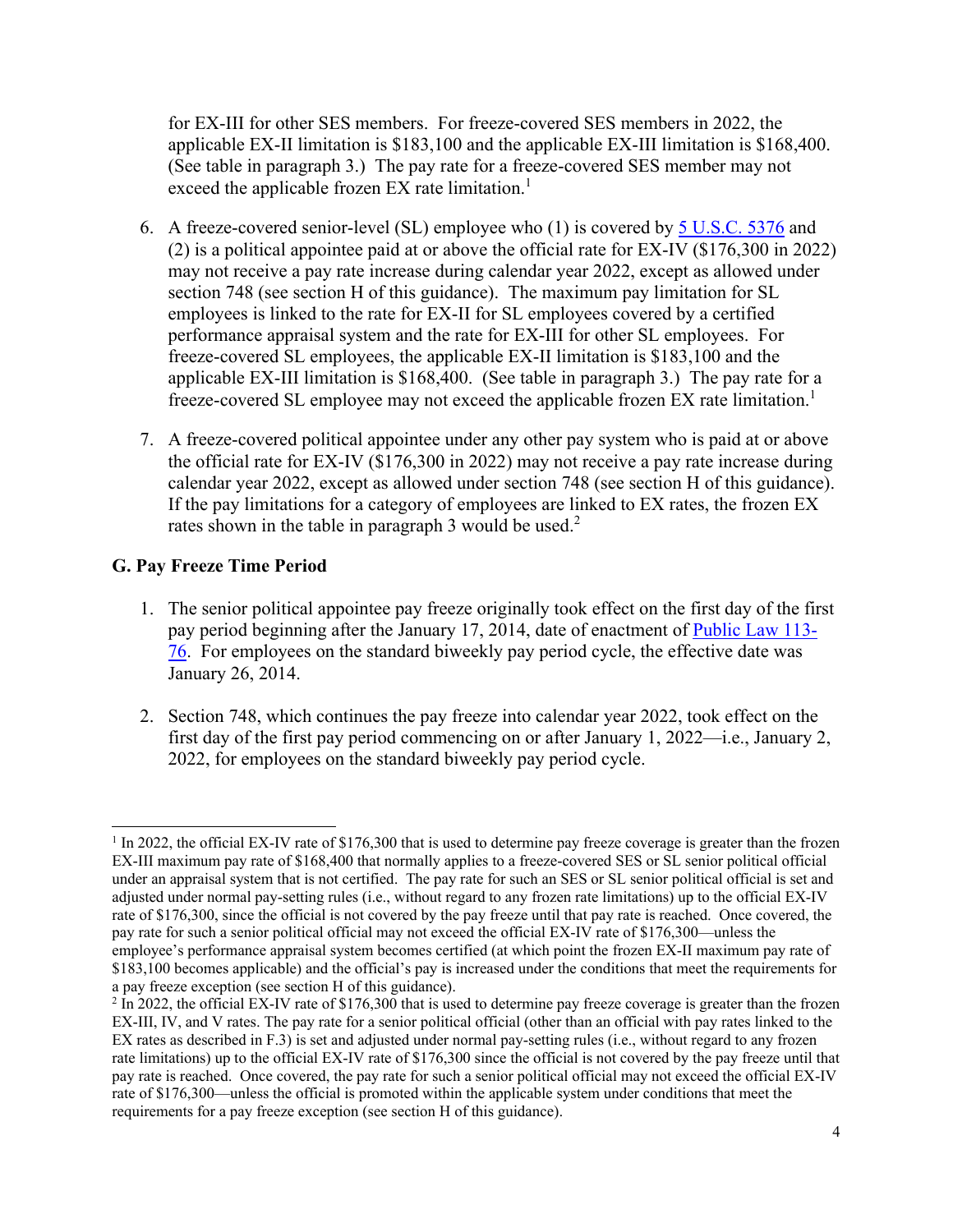- 3. Under the current continuing resolution, the pay freeze is continuing through February 18, 2022. (See section A of this attachment.)
- 4. The pay freeze applies based on when pay is earned, not when it is paid. A pay rate increase is considered to be "received" when it takes effect, not when it is reflected in a salary payment.

### **H. Pay Freeze Rules**

- 1. *General.* An individual who is covered by the section 748 pay freeze may not receive a pay rate increase during the pay freeze time period, except as specifically otherwise allowed under the rules in this section H.
- 2. *Treatment of individuals when increase would otherwise cause pay rate to exceed EX-IV.*  Certain political appointees are not covered by the section 748 pay freeze provision because they are receiving a rate of pay below EX-IV. (See sections B and C of this attachment. Note that the official EX-IV rate (i.e., 2022 rate of \$176,300) must be used in applying this rule.) If such an individual receives a pay rate increase while the pay freeze is in effect, that pay rate increase may be applied based on the normal rules governing pay adjustments for the applicable pay system only to the extent that it does not cause the individual's rate to exceed the official EX-IV rate. At the point the individual's pay rate reaches the EX-IV level, the individual becomes covered by the pay freeze (i.e., a covered individual); thus, no additional increase is permitted—unless a permitted exception is applicable.
- 3. *Increase for individuals who are moved to a position with higher-level duties and pay.*  Notwithstanding Rule 1, a covered senior political appointee may receive a pay increase during the pay freeze time period upon authorized movement to a different covered position with higher-level duties **and** a pre-established higher level or range of pay than the level or range of the position held immediately before the movement. (For example, an agency's SES pay policy may provide for multiple tiers or pay levels that are linked to specific positions.) However, any such increase must be based on the frozen rates of pay and applicable pay limitations in effect at the end of 2021 (i.e., the 2013 rates/limitations increased by 1.9 percent). (See section 748(i). Also, for limitations linked to EX rates, see the frozen EX rates in the table in section F.3.)

Example 1: On January 16, 2022, a political appointee moves from an EX-III position to an EX-II position. Prior to the movement, due to the section 748 pay freeze, the appointee was receiving a rate of \$168,400 (2013 level for EX-III plus 1.9 percent, as shown in the table in section F.3). Since the Rule 3 conditions are met, the appointee's pay rate may be increased to \$183,100 (2013 level for EX-II plus 1.9 percent, as shown in the table in section F.3).

Example 2: On January 30, 2022, a noncareer SES appointee in an agency with a certified appraisal system was reassigned to a position with substantially greater scope and responsibility within the same agency. The agency's pay policy includes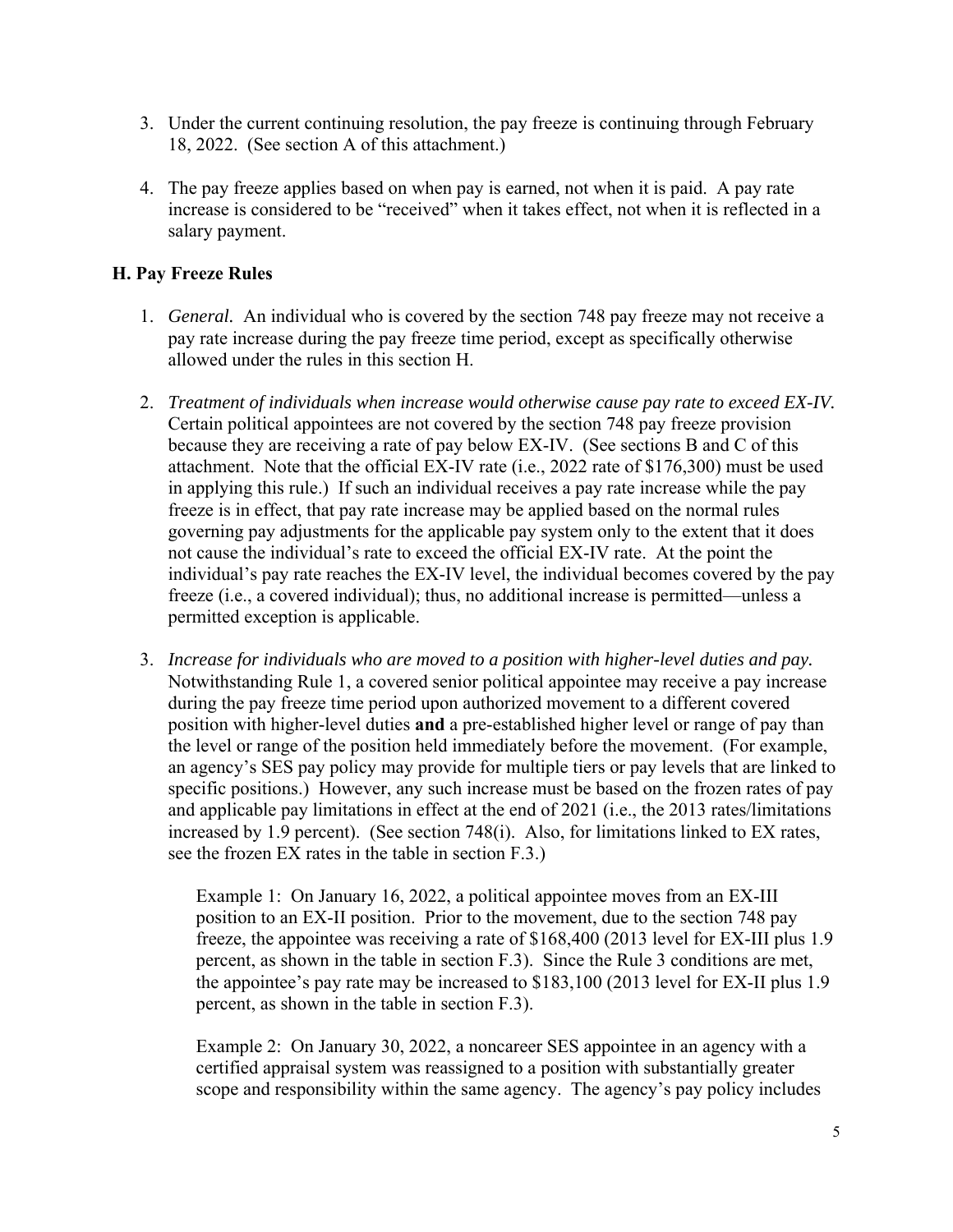established pay tiers, and the appointee was reassigned from a position in tier 2 to a position in tier 1. Upon reassignment to the higher pay tier, the agency may, subject to applicable SES performance-based pay rules, set the rate of basic pay for SES members in tier 1 positions at any rate within the tier 1 pay range **up to** the tier 1 maximum, which is equal to the frozen EX-II rate. Prior to the reassignment, due to the section 748 pay freeze, the appointee was receiving a rate of \$177,720 (previously set within the agency's tier 2 pay range). Since the Rule 3 conditions are met, the appointee's pay rate may be increased **up to** \$183,100 (2013 level for EX-II plus 1.9 percent, as shown in the table in section F.3).

4. *Initial pay rate for newly appointed individuals.* If an individual is newly appointed to a position covered by the section 748 pay freeze during the pay freeze time period, the individual's initial pay rate must be based on the rates of pay and applicable pay limitations in effect on December 31, 2021 (i.e., the 2013 rates/limitations after those rates and limitations are increased by 1.9 percent)—notwithstanding the official rates (or ranges) currently in effect for the position. (See section 748(j). Also, for limitations linked to EX rates, see the frozen EX rates in the table in section F.3.)

Example: On February 13, 2022, an individual who had not been serving in the Federal Government begins a Federal political appointment in an EX-III position. Since the Rule 4 conditions are met, the individual's initial pay rate must be set at \$168,400 (2013 level for EX-III plus 1.9 percent, as shown in the table in section F.3).

#### **I. Use of Official Pay Rates for Other Purposes**

The pay freeze applies to the **payable** rates for covered senior political officials. The freeze does not affect the **official** rates for the Vice President and the Executive Schedule, which are adjusted under normally applicable law without regard to the pay freeze. While not payable to freezecovered employees, those official rates continue to be used in establishing pay limitations for employees not covered by the pay freeze.

## Accordingly—

- The 2022 cap on locality rates for General Schedule and other employees covered by the locality pay authority in [5 U.S.C. 5304](https://uscode.house.gov/view.xhtml?req=(title:5%20section:5304%20edition:prelim)%20OR%20(granuleid:USC-prelim-title5-section5304)&f=treesort&edition=prelim&num=0&jumpTo=true) is the official rate for EX-IV in 2022 (i.e., \$176,300).
- The 2022 maximum rate for SES members covered by [5 U.S.C. 5382](https://uscode.house.gov/view.xhtml?req=(title:5%20section:5382%20edition:prelim)%20OR%20(granuleid:USC-prelim-title5-section5382)&f=treesort&edition=prelim&num=0&jumpTo=true) and for Senior-Level (SL) and Scientific and Professional (ST) employees covered by [5 U.S.C. 5376](https://uscode.house.gov/view.xhtml?req=(title:5%20section:5376%20edition:prelim)%20OR%20(granuleid:USC-prelim-title5-section5376)&f=treesort&edition=prelim&num=0&jumpTo=true) is the official rate for EX-III in 2022 (\$187,300)—or for EX-II (\$203,700) if covered by a certified performance appraisal system. (However, for SES or SL employees who are senior political appointees covered by the pay freeze, the maximum payable rates of pay will be based on the pay rates and limitations applicable to freeze-covered employees on December 31, 2021. See the table in section F.3.)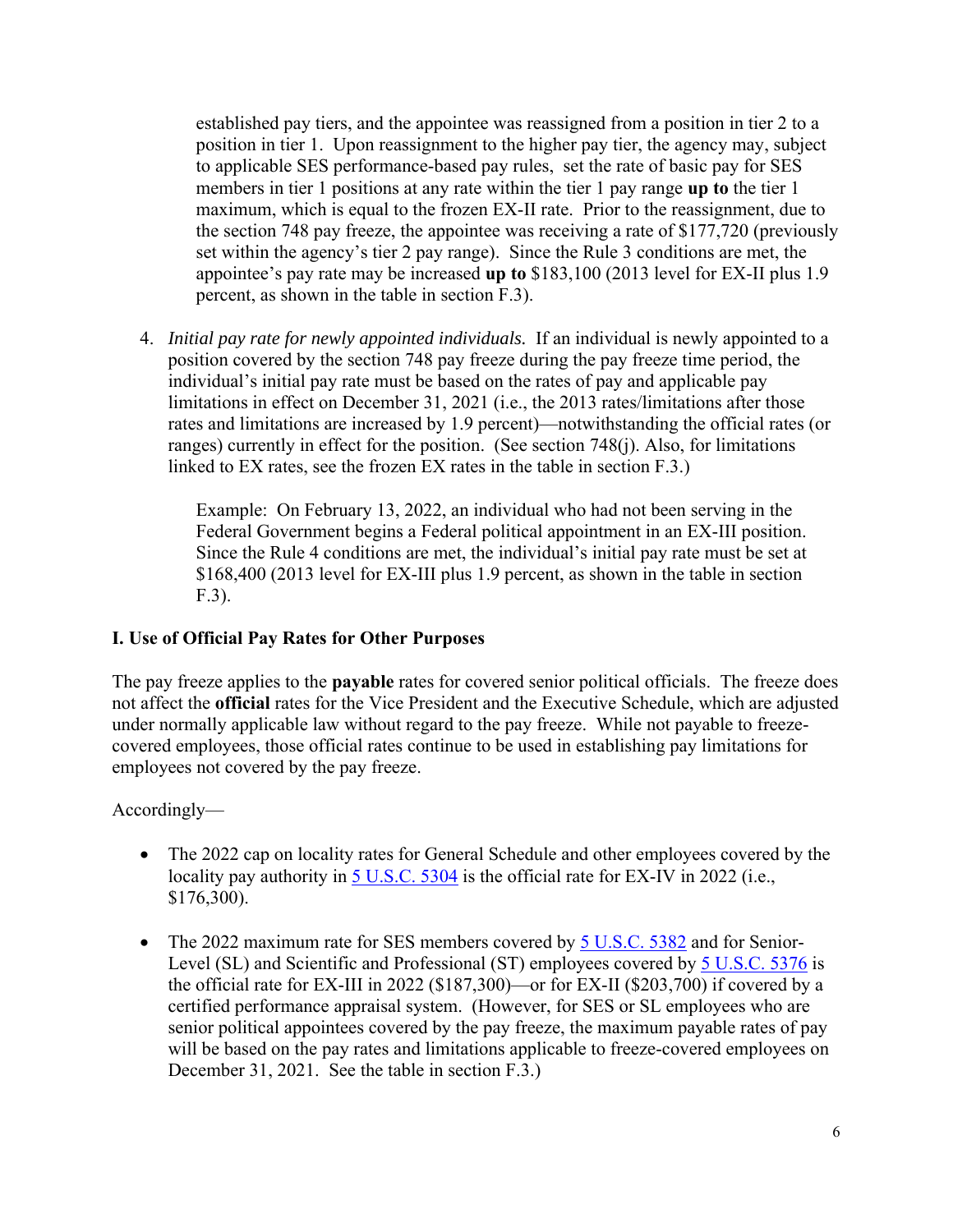- The 2022 limitation on annual aggregate compensation under  $5 \text{ U.S.C. } 5307$  is the official rate in 2022 for EX-I (\$226,300) or for the Vice President (\$261,400) for those senior employees covered by that higher cap. These aggregate pay limitations based on official rates apply to employees covered by the section 748 pay freeze even though their rate of basic pay is set or adjusted under frozen pay limitations. (See Section E for information on the types of pay affected by the freeze.)
- The 2022 biweekly/annual limitation on premium pay combined with basic pay under [5 U.S.C. 5547](https://uscode.house.gov/view.xhtml?req=(title:5%20section:5547%20edition:prelim)%20OR%20(granuleid:USC-prelim-title5-section5547)&f=treesort&edition=prelim&num=0&jumpTo=true) is based on the official rate for EX-V in 2022 (\$165,300) (where the EX-V rate exceeds the alternative cap of the applicable maximum GS adjusted rate of basic pay—i.e., for employees stationed in locations outside the United States).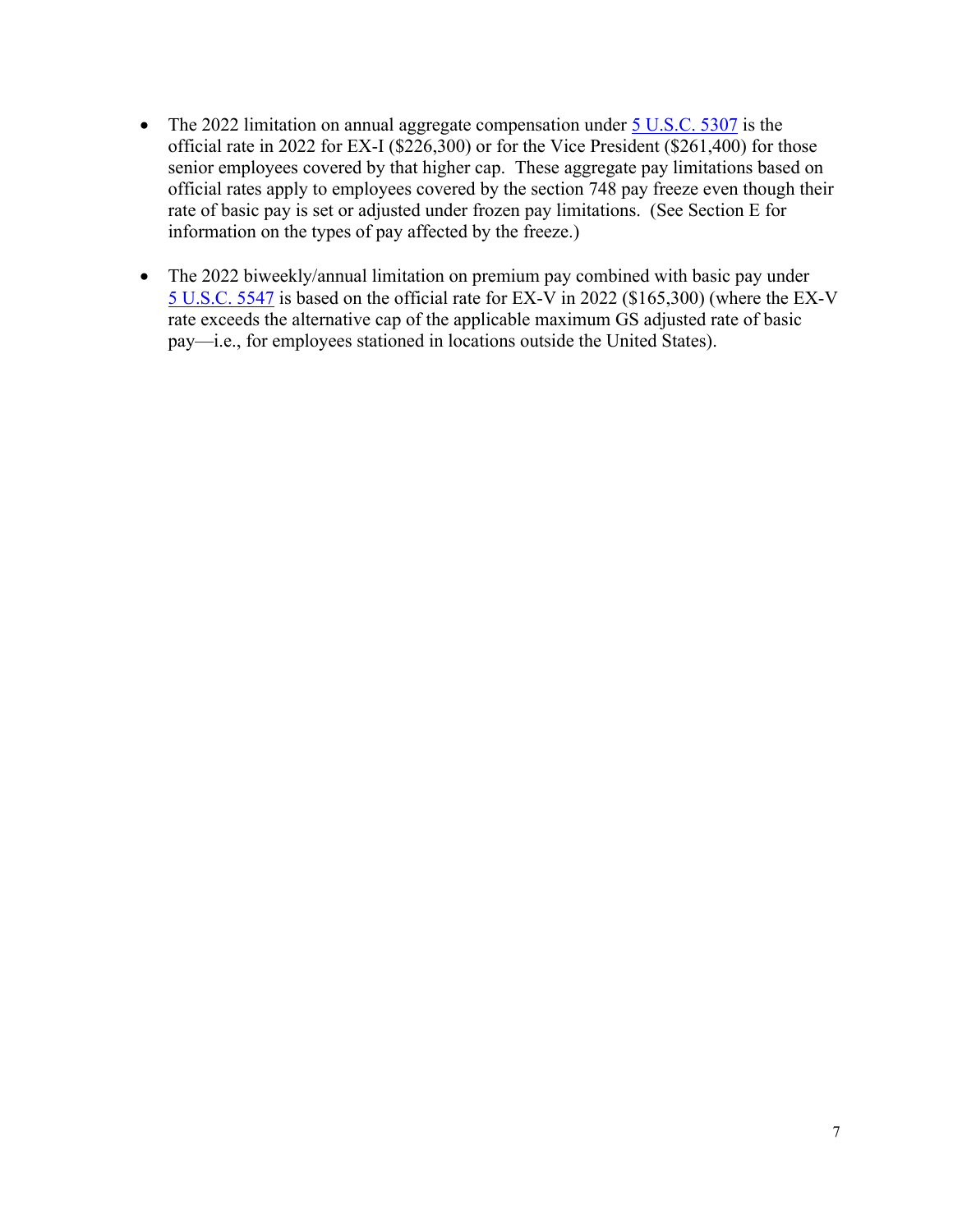**Modified Section 748 of Title VII of Division E of the Consolidated Appropriations Act, 2021 (Public Law 116–260, December 27, 2020), incorporating substituted language as required by Section 160(a) of the Continuing Appropriations Act, 2022 (division A of Public Law 117-43, September 30, 2021), as added by Section 101 of the Further Extending Government Funding Act, 2022 (Public Law 117-70, December 3, 2021) [See End Note.]** 

SEC. 748. (a) Notwithstanding any official rate adjusted under section 104 of title 3, United States Code, the rate payable to the Vice President during calendar year 2022 shall be the rate payable to the Vice President on December 31, 2021, by operation of section 748 of division E of Public Law 116–260, as in effect on September 30, 2021.

(b) Notwithstanding any official rate adjusted under section 5318 of title 5, United States Code, or any other provision of law, the payable rate during calendar year 2022 for an employee serving in an Executive Schedule position, or in a position for which the rate of pay is fixed by statute at an Executive Schedule rate, shall be the rate payable for the applicable Executive Schedule level on December 31, 2021, by operation of section 748 of division E of Public Law 116–260, as in effect on September 30, 2021. Such an employee may not receive a rate increase during calendar year 2022, except as provided in subsection (i).

(c) Notwithstanding section 401 of the Foreign Service Act of 1980 (Public Law 96–465) or any other provision of law, a chief of mission or ambassador at large is subject to subsection (b) in the same manner as other employees who are paid at an Executive Schedule rate.

 $(d)(1)$  This subsection applies to-

(A) a noncareer appointee in the Senior Executive Service paid a rate of basic pay at or above the official rate for level IV of the Executive Schedule; or

(B) a limited term appointee or limited emergency appointee in the Senior Executive Service serving under a political appointment and paid a rate of basic pay at or above the official rate for level IV of the Executive Schedule.

(2) Notwithstanding sections 5382 and 5383 of title 5, United States Code, an employee described in paragraph (1) may not receive a pay rate increase during calendar year 2022, except as provided in subsection (i).

(e) Notwithstanding any other provision of law, any employee paid a rate of basic pay (including any locality-based payments under section 5304 of title 5, United States Code, or similar authority) at or above the official rate for level IV of the Executive Schedule who serves under a political appointment may not receive a pay rate increase during calendar year 2022, except as provided in subsection (i). This subsection does not apply to employees in the General Schedule pay system or the Foreign Service pay system, to employees appointed under section 3161 of title 5, United States Code, or to employees in another pay system whose position would be classified at GS–15 or below if chapter 51 of title 5, United States Code, applied to them.

(f) Nothing in subsections (b) through (e) shall prevent employees who do not serve under a political appointment from receiving pay increases as otherwise provided under applicable law.

(g) This section does not apply to an individual who makes an election to retain Senior Executive Service basic pay under section 3392(c) of title 5, United States Code, for such time as that election is in effect.